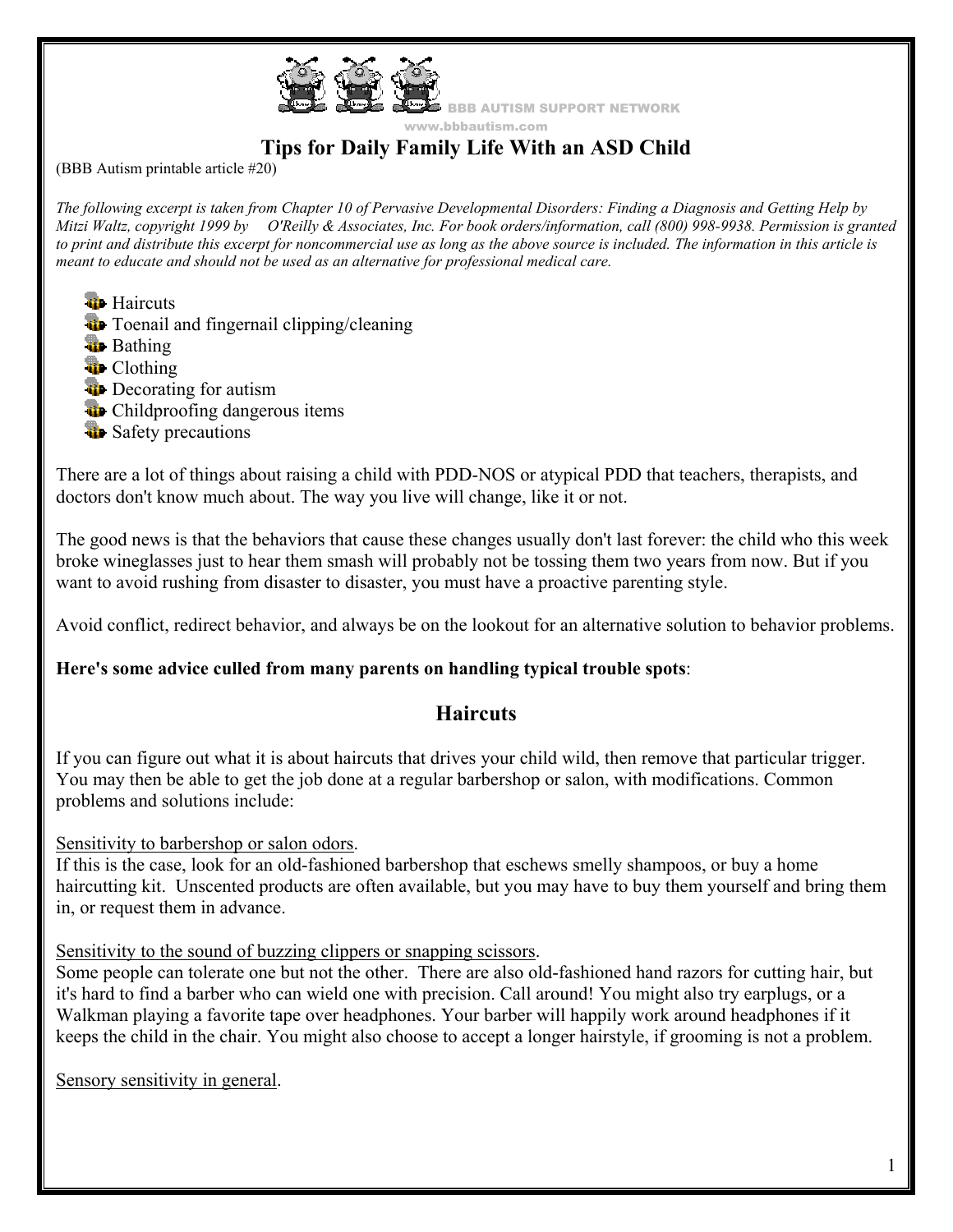

w.bbbautism.com

**BBB AUTISM SUPPORT NETWORK** 

Try brushing the head and hair frequently with a medium-soft hairbrush. This may desensitize the area in time. You may be able to have your child sit in your lap during a haircut; a tight hug may calm him down. Again, home haircuts may be your best bet. Make sure you or your professional uses a neck strip and a cape to keep hair off the skin and clothes, and clean up with a soft brush and/or a blow dryer set on cool. Parents whose children are of African descent may have a particularly hard time with sensory issues when it comes to hair care. Braided styles are the most convenient when it comes to grooming, but take a long time to achieve and involve a lot of pulling. Straightening chemicals and pressing are no picnic either. Short, natural styles may be the easiest to manage.

#### Extreme hyperactivity

One false move in the barber's chair can result in inadvertent punk rock 'dos. Many parents swear by cutting hair while the child is fast asleep. Scissors work best for this operation. Keep a brush and comb handy, and work slowly. You may want to use a plastic bowl on the head to get an even length or, for longer styles, hair tape (available at beauty supply stores and many drugstores or chemists).

## **Toenail and fingernail clipping/cleaning**

It may be an exaggerated fear of being cut, a desire to not lose a part of oneself, or the metallic clicking of the clippers, but many children with PDDs hate this grooming task. It's best if kids learn to do it for themselves as early as possible, although those with fine-motor problems may find it difficult.

Curved toenail clippers are larger and easier to operate smaller fingernail clippers, and can do both jobs passably. This is another job that parents can do while a child is asleep.

## **Bathing**

This is a problem area with teenagers more often than it is with young children, according to parents. You may have to institute a schedule, or even allow gym-class showers to suffice during the school year.

Even for older kids, tub toys, soap "paints," bubble bath, or other items may allow you to get them in and out of a warm tub once a week.

Contrary to popular belief, it's not necessary to bathe children daily unless there are special medical or sanitary reasons to do so. Use a washcloth to zap any particularly grungy areas daily, and schedule an unavoidable bath time for one or more days each week. A flexible shower hose can be very useful for washing the hair of children who are afraid of the big shower.

Some kids who won't go near a bathtub will go swimming, which usually comes with the added bonus of a mandatory shower. In a pinch, you can see if they'll run through a lawn sprinkler in a pair of shorts. The novelty of pools and sprinklers sometimes trumps fear of getting wet.

# **Clothing**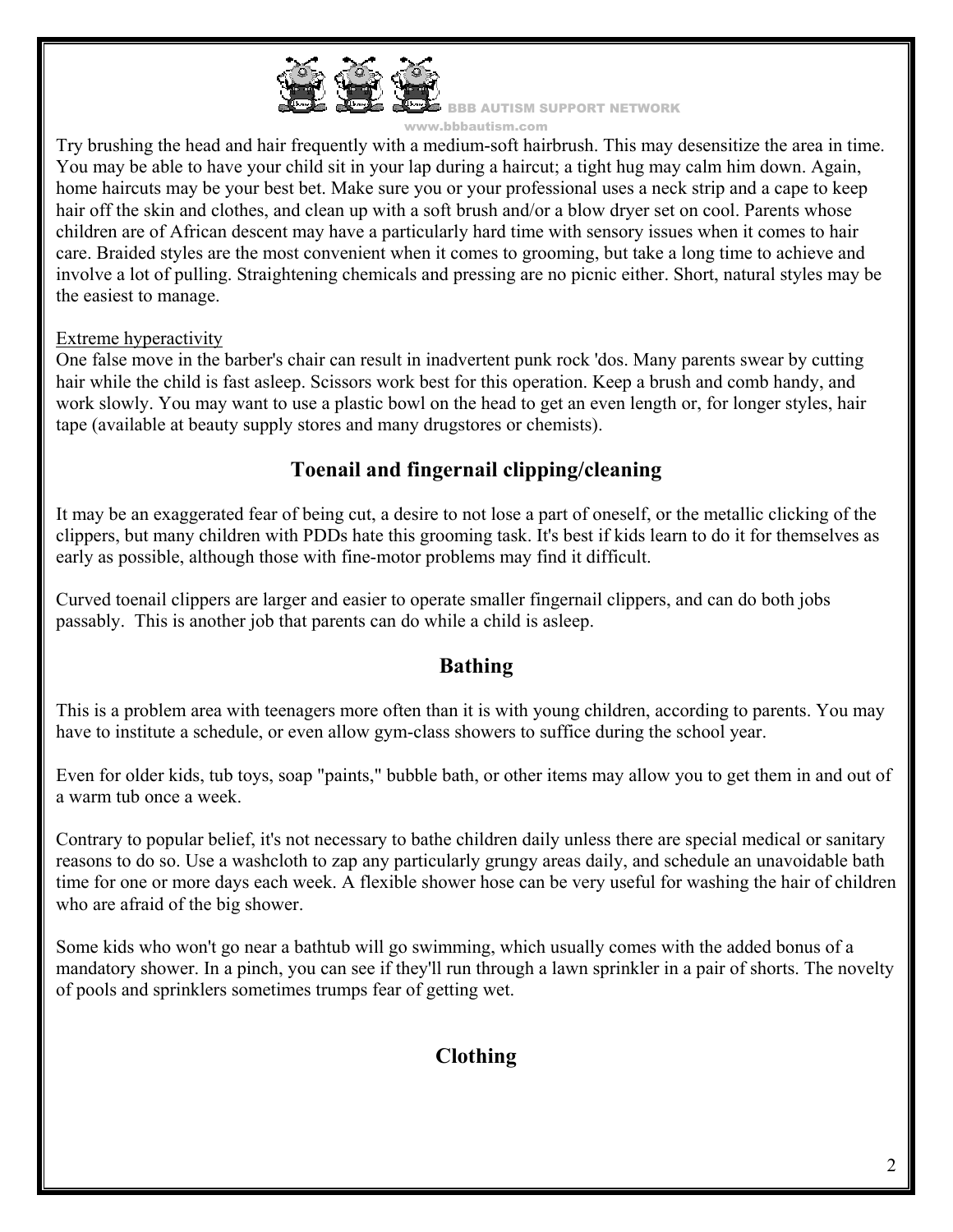

v.bbbautism.com

What do you do with a child who strips off his clothes at every opportunity? First, you try to find out why. The most common reason is sensory sensitivity, so first talk to an occupational therapist about instituting a program of sensory integration therapy.

In the meantime, see what you can do to make staying clothed more comfortable. Verbal children may be able to explain what they don't like about wearing clothes. Common problems include chafing waistbands, itchy fabrics, "new clothes" smells, and annoying tags. Kids who can't stand regular waistbands can often handle elastic-waist pants and shorts, especially those made with soft fabrics, such as sweatpants. Others can wear only overalls or coveralls with ease--and these have the added bonus of being harder to remove.

For children who wear diapers, the diaper itself may be the problem. Check for and treat any actual diaper rash (incidentally, diaper rash can be caused by a yeast infection on the skin, which may indicate a larger problem with yeast overgrowth. Experiment with different types of cloth diapers, various brands of disposables, and larger diapers if tightness around the waist and legs is an issue.

Over the diaper or training pants, sweatpants, overalls (especially the ones with snaps along the inseam), coveralls, jumpsuits work well. Some parents actually stitch down the overall straps each morning, or replace easy-open fasteners with something more complex. It's possible to open overalls and coveralls for larger children along the inseam and add unobtrusive snaps or Velcro for easy toileting without complete clothes removal.

Some children who tend to remove all their clothing in the bathroom are simply taking extreme steps to prevent getting their clothes dirty. Careful work on toileting technique and rewards for good performance can help. Some may also want to have wet wipes available to improve their after-toilet cleanup, and thereby avoid dirtying their clothes. Wipes can be purchased in small, discreet containers that fit well in a purse or backpack.

### Catalogs that carry special clothing for children with disabilities.

Many items in these catalogs are especially good for older children who have toileting problems, or for children with orthopedic impairments in addition to PDD-NOS or atypical PDD.

Shirts and dresses that button up the back are also hard to remove.

 Many people with sensory problems prefer soft fabrics, such as cotton jersey or terrycloth, over stiff fabrics like denim. If this is the case with your child, go shopping with that in mind. It can help to wash new clothing a few times before wearing it, to remove that stiff feeling as well as any unfamiliar smells.

And speaking of smells, if an aversion to clothing crops up suddenly, make sure you haven't just changed your detergent or fabric softener. There may be a smell or allergy issue going on.

**Remove tags from inside of garments as needed.** 

 One solution that will save you money and hassles is purchasing used clothes instead of new ones. These presoftened garments may already feel "just right." Again, they may need to be washed a few times to take away any bothersome scents.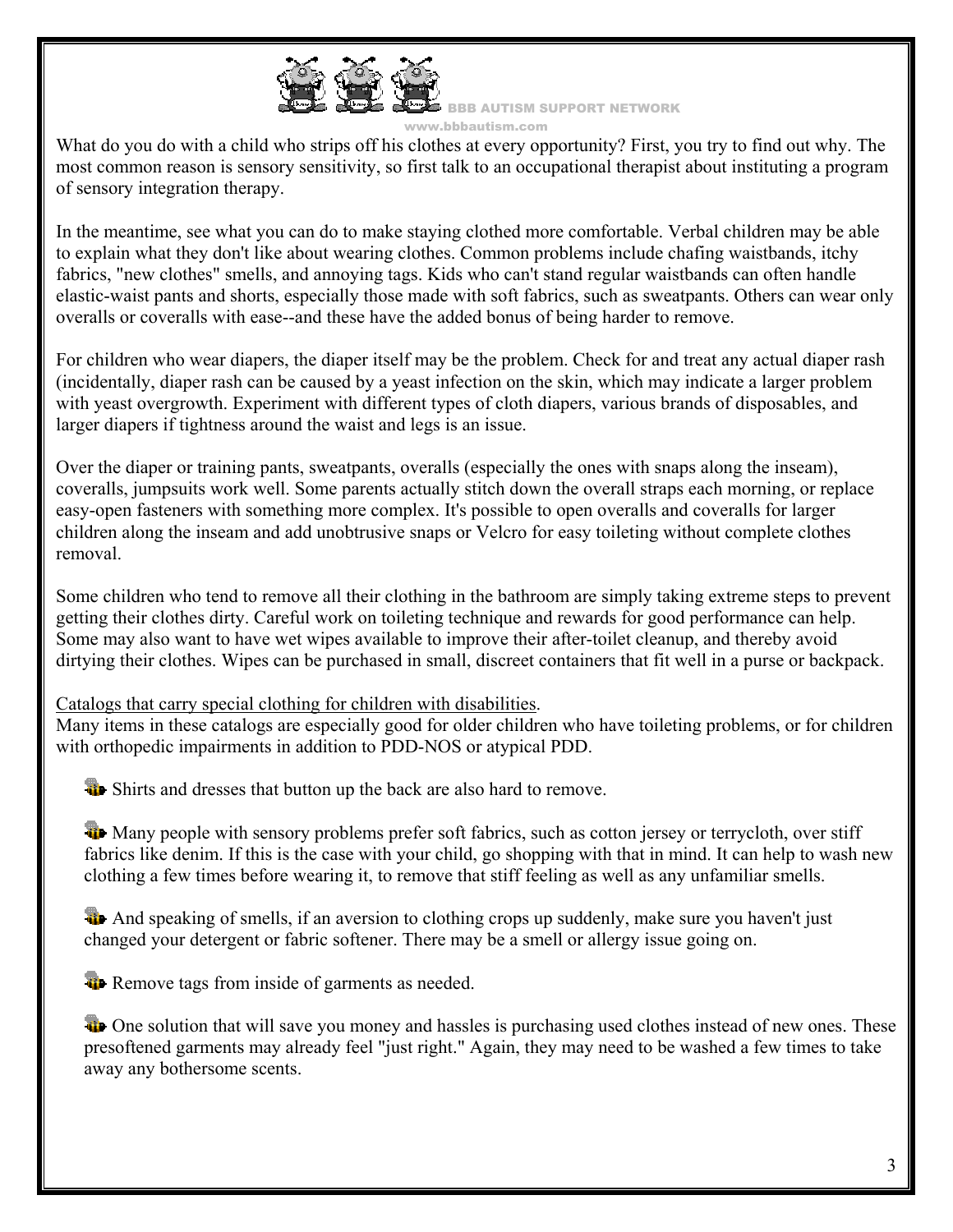

BBB AUTISM SUPPORT NETWORK www.bbbautism.com

### Decorating for autism

The homes of most young children with autistic-spectrum disorders have a certain uniformity. After a few incidents of shattered heirlooms and leaning towers of furniture, accessible areas tend to get a makeover in the direction of a simple, stripped-down look. Baby gates, locked doors, childproofing devices, and the like abound.

When shopping for new furniture, pay extra attention to sturdy, easy-to-clean pieces. You may want to use sticky-back Velcro or foam to secure a few knick-knacks, but it's best to relegate the family china and precious ornaments to an inaccessible room or a locked (and hard to overturn or shake) china cabinet.

Bunk beds and other furnishings that invite acrobatics may not be a good idea for your child. Then again, they might, if your child tends to be unresponsive to her environment, but gets excited about climbing up to an upper bunk or bouncing on a springy mattress.

Likewise, shelves that could be used as steps up to precipitous locations should be removed or very securely anchored.

Even though he couldn't walk yet, Ian kept using our dining room chairs to climb up onto the table. Several times he made his way up there in seconds, knocking items onto the floor and risking a fall of several feet. We solved the problem by chaining the dining room chairs to the wall, one in each corner. It made visitors scratch their heads when they saw us do it, but to use the chairs at the table, we just unhooked them.

Some children seem to have a compulsion to move furniture around, often using it to build ramps up to places they shouldn't be. Solutions include:

- **Removing wheels or plastic sliders from furniture legs**
- **T** Choosing very heavy furnishings

Weighting or blocking the movement of furniture with heavy concrete blocks hidden beneath stuffed couches and chairs

Literally attaching furniture to walls or floor with hook-and-eye fasteners or other hardware

For the early years at least, it's good if you can learn to appreciate thrift-store chic. You'll feel a lot worse if your child picks holes in a \$1,000 couch than if he damages a \$75 sofa from a garage sale. Slipcovers are a good idea for protecting nice fabrics.

If you want to have one or more nice rooms, either lock them or be prepared to stand guard at all times. Experienced parents can attest that the latter option is not worth it--you definitely have better things to do with your days than worrying about stains on your Persian rugs. There will probably be a time when you can enjoy some of the finer things again, but now may not be that time.

## Childproofing dangerous items

Most parents of crawling babies and toddlers take pains to remove hazards from their reach. You may need to continue and even expand this program with a child who has PDD. Funding may be available through government developmental-delay or mental health departments or private agencies to help cover the expense of these modifications.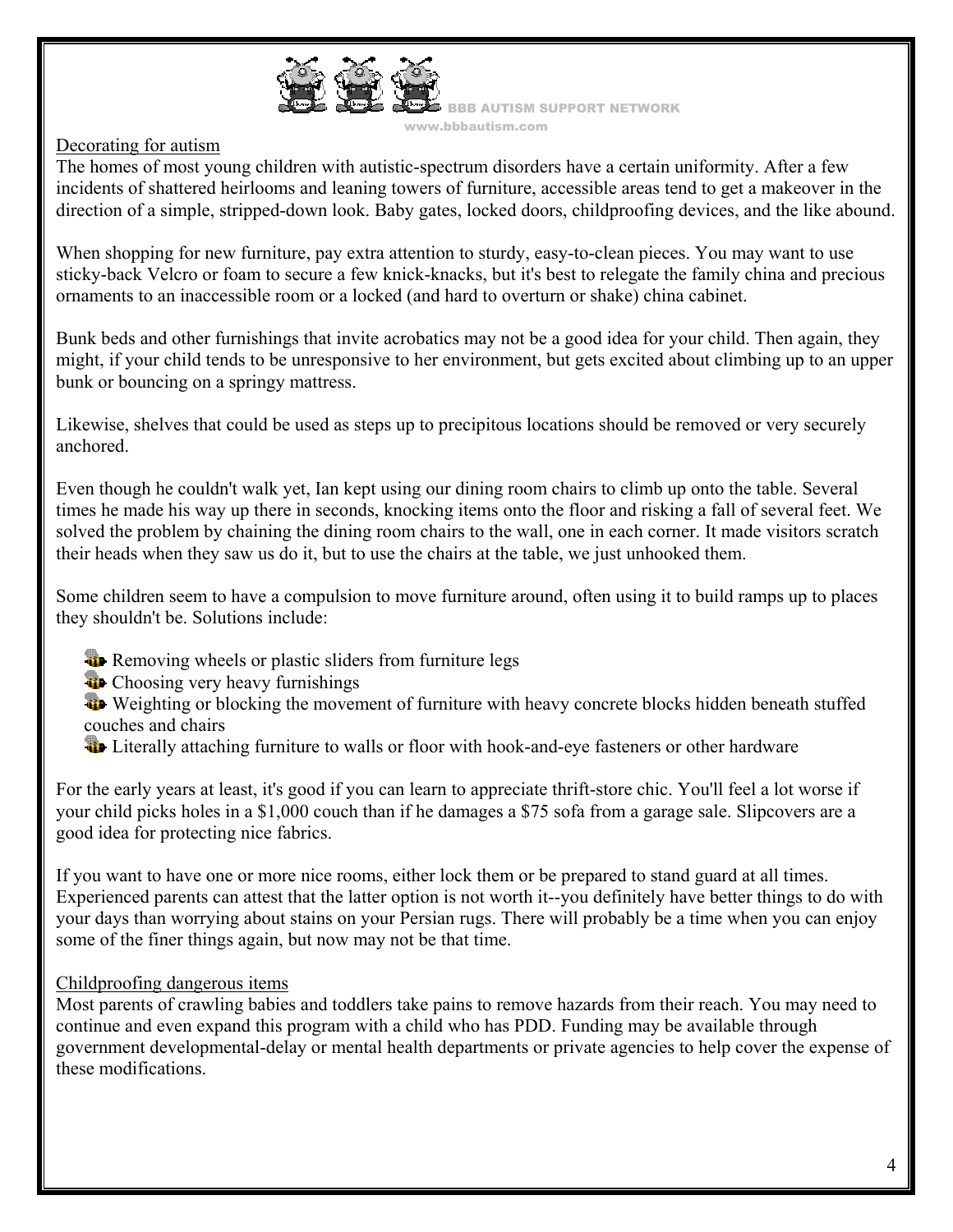

BBB AUTISM SUPPORT NETWORK www.bbbautism.com

Items that can pose dangers include:

 Exposed electrical outlets. A variety of plugs and covers are available for these. Exposed electrical wiring and extension cords. Obviously, any exposed wires should be walled off somehow. Extension cords can either be eliminated by adding additional wall outlets or stapled to the wall. Rubber channels are available for making them inaccessible; these can usually be found at office supply stores.

Electric fans. Box fans are less dangerous, but little fingers may still fit in. Experiment with fan placement. You might consider using ceiling fans, swamp coolers, or air conditioning instead in hot weather.

 Stove burners. Burner covers can eliminate the attraction of fire or glowing coils, but can also cause burns if touched when hot. Some parents remove the knobs from their stove, place a barrier in front of the stove, add a disconnect valve for the gas behind the stove or unplug it when not in use, or add locking doors to the kitchen.

**W** Matches, lighters, and combustibles. Lock these up, and watch out for guests who carelessly leave lighters or matches on tables.

 Household cleaning supplies, paints, solvents, and other chemicals. A securely locked cabinet is a must if your child tastes and smells everything. Some young autistic children have incurred serious brain damage by repeatedly sniffing gasoline, glue, or other solvents. Of course, these items are sometimes abused as drugs by adolescents and teens.

**The** Medications, including herbal remedies and vitamins. Most people are unaware that aspirin and Tylenol top the list of medication overdose causes--in other words, keep everything that's medicine out of reach. Securely locked bathroom cabinets can work, but storing medications in the bathroom is actually not that great an idea due to the moisture level. You might install a similar cabinet in another room or use a simple lock-box. Small cash boxes work well and are available at office supply stores for a reasonable price. For convenience's sake, you may wish to keep one week's medications, supplements, and vitamins counted out in a plastic pillbox, then keep the pillbox in your purse or another more secure location. Be especially wary about leaving chewable medications and vitamins within reach.

 Houseplants. A few are out-and-out poisonous, but heavy pots coupled with tantalizing fronds and tendrils can lead to hurt heads and major messes. Use ceiling hooks to hang trailing plants well out of the way, or try using sticky-back Velcro or foam to secure pots to a flat surface.

 Cigarettes. You would think they'd taste too horrible to eat, but some kids will do it. Tobacco can be quite dangerous when eaten. Keep cigarettes, cigars, chewing tobacco, and full ashtrays under wraps.

**Example 1** Alcohol. It's dangerous to mix even a little with many of the medications used for PDDs, and it has plenty of inherent dangers of its own. If you like to keep a selection of liquor, wine, or beer at home, you might consider a locked liquor cabinet, or keeping a separate refrigerator in a locked garage or basement.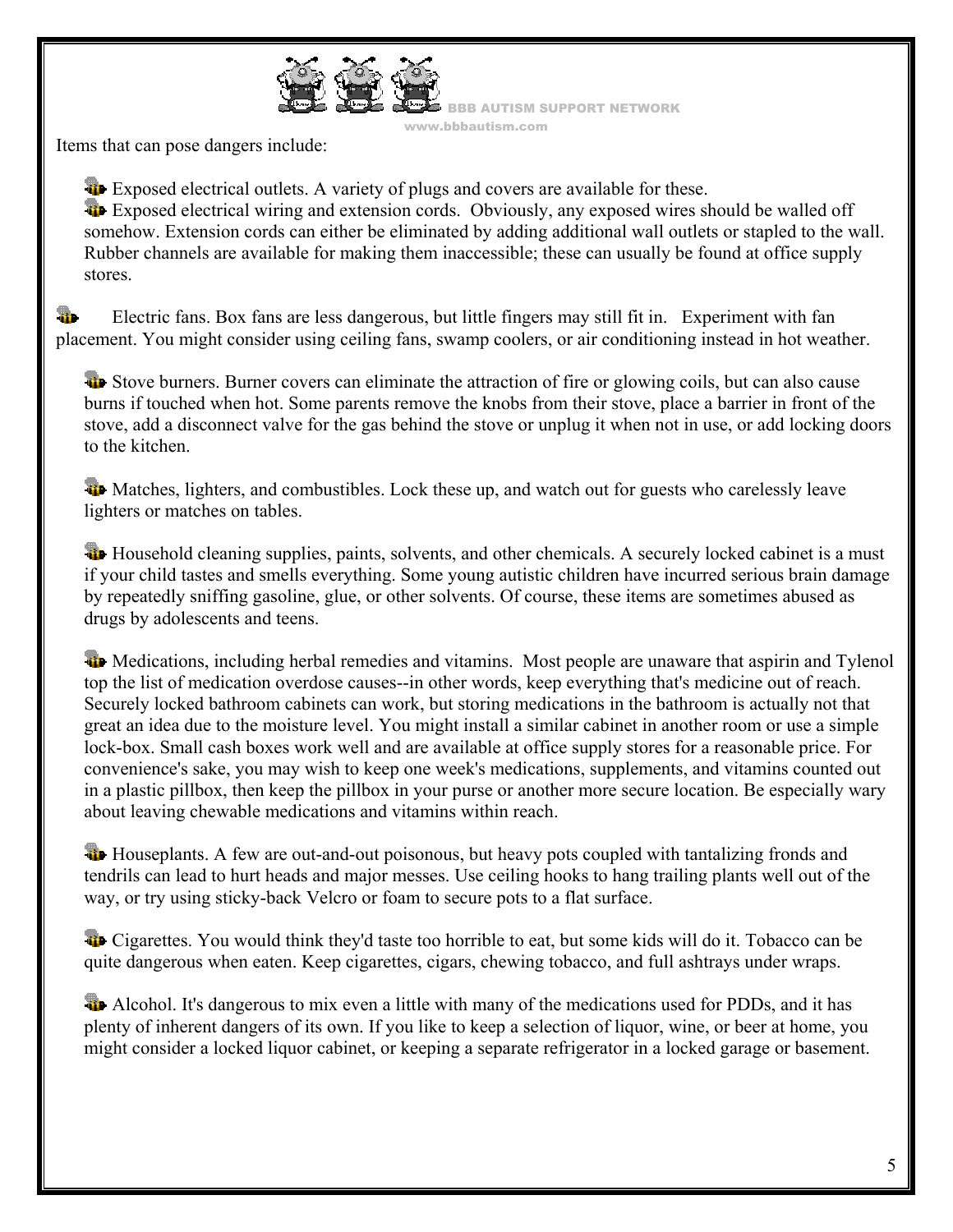

v.bbbautism.com

**BBB AUTISM SUPPORT NETWORK** 

**The Cat litter boxes. Cat feces carry disease and should not be handled by pregnant women or anyone with** immune-system problems. The covered boxes may or may not be less attractive to marauding children. Protect the room where the cat box is with a baby gate, or add a cat door to a locked door.

 Stairs and stair banisters. Baby gates or locked doors at the top and/or bottom of stairs may be enough. If the stairs need to be available to your child, make sure that any slats and banisters are too closely spaced for heads or bodies to slip through. If they aren't, you could add more slats or change the banister's style or position. Another solution is blocking access with a net, piece of fabric, or sheet of wood. Commercial stair nets are available that tie securely to open banisters and slats in a stairwell.

 Guns and other weapons. These do not belong in the homes of children with neurological disorders, particularly teenagers. The combination of a high potential for depression and easy access to lethal force is very dangerous, and younger children with PDDs may be at risk simply due to their impulsivity. As some recent, tragic cases have shown, storing guns in a locked box under the parents' bed or in a gun cabinet does not guarantee safety around determined teens. If you enjoy shooting sports or hunting, see if you can store your guns at a shooting range or hunt club.

 Knives. Sharp knives are common household tools, of course, but they also pose dangers. A drawer latch may be sufficient for keeping kitchen knives out of reach, or you may need to install a keyed lock on the knife drawer. Watch out for knives and other sharp kitchen tools that may be left in the sink, on countertops, or in the dishwasher.

Glass, including glass items and windows. Some children seem to enjoy the sound of broken glass. This may necessitate using window treatments that can be locked down or even boarding up some windows. Cutting a piece of foam to fit within the interior window well is an inexpensive solution that has worked for some parents. Replacing the glass in picture frames with unbreakable plastic may save accidents.

Window-blind cords. These present a danger of hanging if the child puts her head inside the loop. Simply cut through the loop. For persistent offenders, you may want to cut the cords very short as well.

Take a walk through your house with your child's size and interests in mind. If you can notice and remove potential problems before your child sees them, you've done well.

#### Safety precautions

Some autistic-spectrum children seem to have a Houdini-like ability to escape their rooms, homes, and yards. This would be an amazing talent if it didn't cause families so much fear and heartache. In the film What's Eating Gilbert Grape?, an autistic boy runs away repeatedly to climb a nearby electrical tower, with near-tragic results. The recent thriller Mercury Rising presented another autistic character with no fear of heights, trains, or traffic.

Incidents of harm to autistic individuals are depressingly common. At least two autistic children in the US have died in drowning accidents after escaping from their homes in recent years A third spent several harrowing days alone in the Florida Everglades before being rescued--an experience that the nonverbal child's pictures indicated may have included an encounter with an alligator.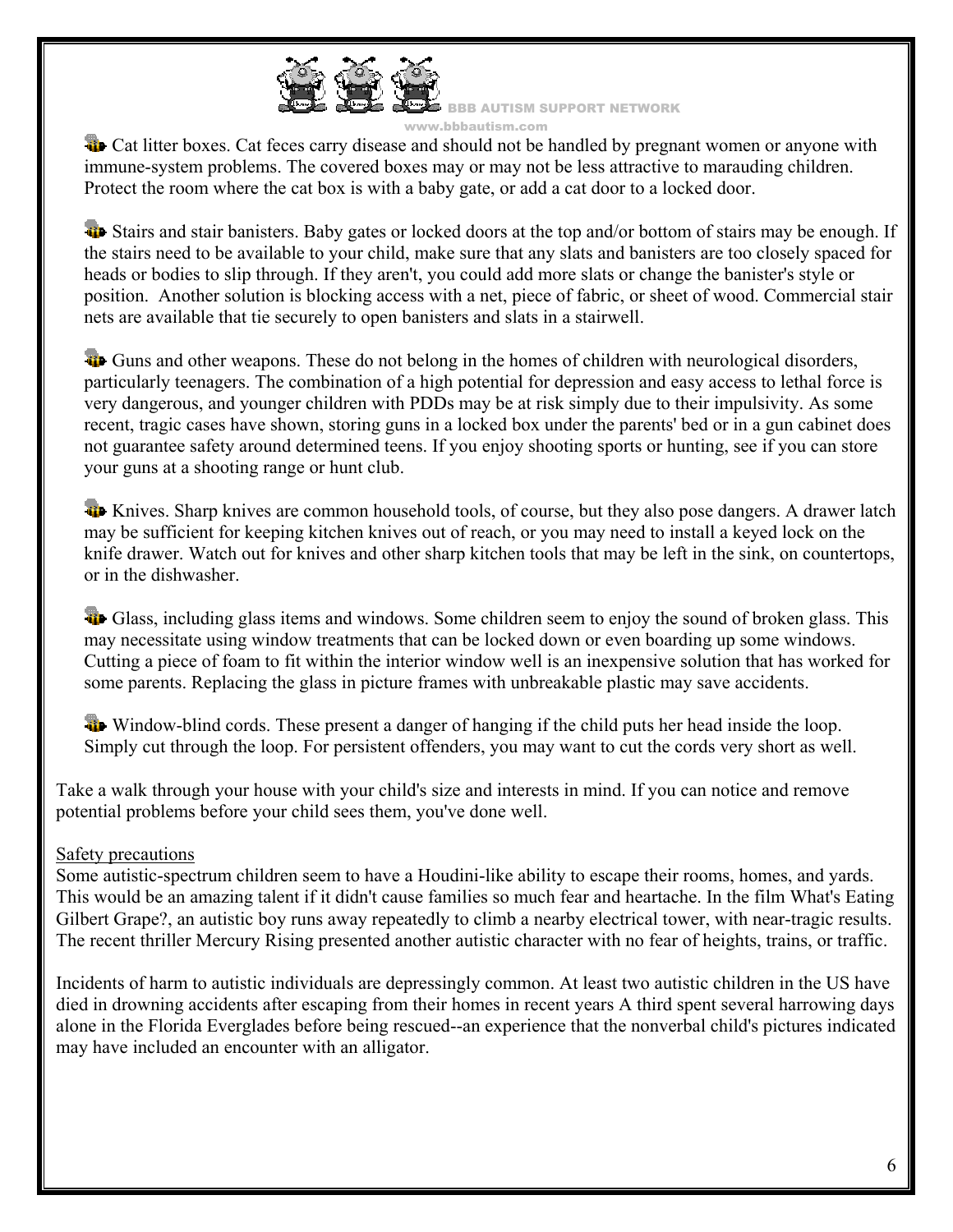

w.bbbautism.com

BBB AUTISM SUPPORT NETWORK

The parents of all three of these children had spent considerable time and expense to secure their homes--all it took was a second for the child to slip out of view. If escapes are a problem for your family, please consider using the services of a professional security consultant. You may be able to get help from government developmental-delay or mental health agencies or from private agencies, to find and even pay for these services. Most of us would not normally wish to turn our homes into fortresses, but in some cases it's the most caring thing a parent can do. It could very well save a life.

Security options that parents have tried, with varying degrees of success, include:

Installing key locks or doorknobs with twist-locks facing outward on bedroom doors can keep a child securely in his room at night. Obviously, toileting could be a problem with this solution. An intercom or buzzer to summon parents can solve this problem (as could a chamber pot, for those willing to try it).

 Latch-style locks, hook-and-eye hardware, or chain-locks installed at the top of interior doors can limit access to certain rooms, or keep a child in one room. Of course, these can be foiled easily when a child gets taller, becomes strong enough to force the door, or figures out how to stand on a chair.

Double- or triple-bolt security doors can slow down a would-be escapee, and some types can be unlocked only from the inside with a key. While expensive, they are tremendously jimmy-proof. Keep the keys well hidden, of course--on your person, if need be. Fire regulations may require that an exterior-lock key be secured in a firebox or stored at the nearest fire station in case of emergency.

Windows can be nailed or latched shut.

Bars can also be placed on windows, as many homeowners in urban areas already do. Like key locks, these can be a fire hazard. A security consultant, or perhaps your local fire department, may be able to come up with ideas. Some types of bars have interior latches.

 Alarms are available that will warn you if a nocturnal roamer is approaching a door or window. Other types only sound when the door or window is actually opened. Depending on your child's speed, the latter may not give you enough response time.

 Obviously, fences and gates are a good idea for backyards. Some types are less easily scaled than others. Although it might seem cruel, in extreme cases a child's safety could be secured by using electric fencing (usually this involves a single "live" wire at the top of a tall fence). Electric fencing kits are available at some hardware stores or at farm-supply stores.

Key locks are more secure than latches for gates.

 Electronic locks of various types are another option, including remote control and keypad varieties. These can be used for garage doors, gates, or exterior doors.

In some cities, the local police department is sensitive to the needs and special problems of the disabled. Officers may be available to provide information about keeping your child or adult patient safe and secure, whether he lives in your home, in an institution or group home, or independently in the community.